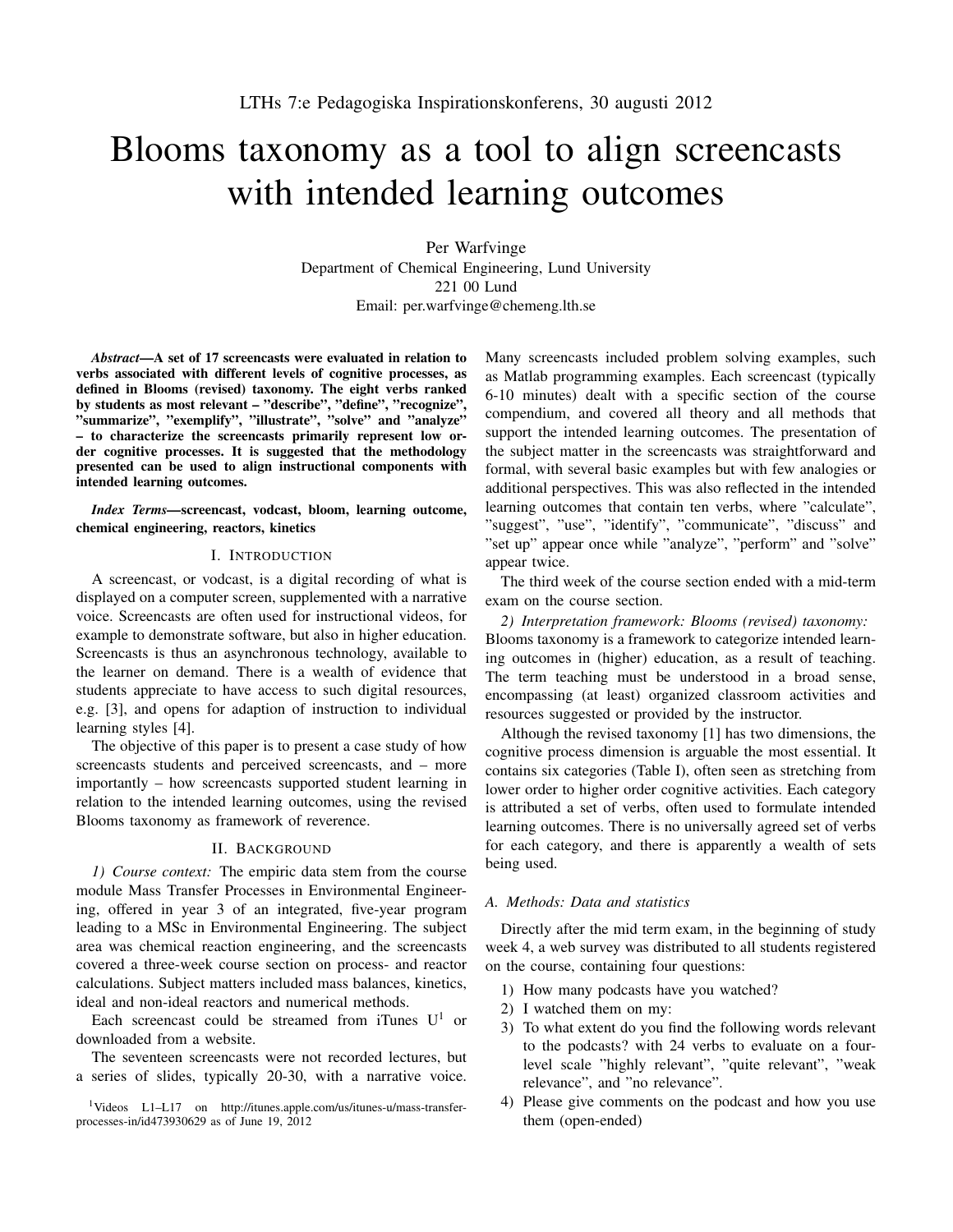| TABLE I                                                                                  |
|------------------------------------------------------------------------------------------|
| COGNITIVE PROCESS DIMENSIONS AND CORRESPONDING VERBS SUBJECT TO RANKING BY THE STUDENTS. |

|                | <b>COGNITIVE PROCESS DIMENSION</b> |                    |                   |                          |                 |                  |  |  |
|----------------|------------------------------------|--------------------|-------------------|--------------------------|-----------------|------------------|--|--|
|                | Remember                           | Understand         | Apply             | Analyze                  | Evaluate        | Create           |  |  |
| Descriptor     | Retrieving                         | Determining<br>the | Carrying out or   | <b>Breaking</b>          | <b>Making</b>   | Putting elements |  |  |
|                | relevant                           | meaning of in-     | using procedures  | material<br>into         | judgments based | together to form |  |  |
|                | knowledge                          | structional mes-   | in a given situa- | <i>its parts</i><br>and  | on criteria and | a coherent whole |  |  |
|                | from long-term                     | sages              | tion              | detecting<br>how         | standards       |                  |  |  |
|                | memory                             |                    |                   | they relate to one       |                 |                  |  |  |
|                |                                    |                    |                   | another and the          |                 |                  |  |  |
|                |                                    |                    |                   | <i>overall structure</i> |                 |                  |  |  |
|                |                                    |                    |                   | or purpose               |                 |                  |  |  |
| Characteristic | Define                             | Exemplify          | Generelize        | Analyze                  | Criticize       | Create           |  |  |
| verbs selected | Describe                           | Illustrate         | Choose            | Categorize               | Evaluate        | Combine          |  |  |
|                | Memorize                           | Interrelate        | Solve             | Compare                  | Judge           | Construct        |  |  |
|                | Recognize                          | Summarize          |                   | Prioritize               | Relate          | Develop          |  |  |
|                |                                    |                    |                   |                          |                 | Organize         |  |  |

Out of 61 registered students, 41 responded to question 1. Of these, 36 ranked verbs according to question 3, while 38 gave open-ended answers to question 4. All students responding to question 3 has watched at least one screencast.

A total of 24 verbs relevant to the context were selected for question 3 (Table I). The number was kept down in order not to discourage the students from answering. The data from question 3 above can be seen as 24 sets of discrete data. To test of two such sets (do not) come from identical, continuous distributions with equal medians, a non-parametric method – Mann-Whitney U-test – was used. As the test is based on ranking of data, responses can be assigned any numerical value without obscuring the statistical properties or conclusions.

## III. RESULTS

## *A. Usage and platforms (questions 1 and 2)*

Most students used their laptops to view the screencasts, mostly from iTunes U (data not shown here). About equal parts of the students viewed a maximum of five screencasts, a quarter viewing 11 or more (Table II). One out of six students (17%) viewed all screencasts. Some students indicated they viewed few because of slow connection.

### *B. Open-ended question (question 4)*

Almost all, 38 out of 41 responding students provided some comments. Virtually all expressed positive views. The students use the podcast as complement and replacement for lectures, and they view them before or after. More specifically, the most frequent  $(>10)$  comment was that the podcast was used as replacement for lectures: "I used the podcasts when I was sick and not able to attend lectures.", and " I think it is very good to have the podcasts [] if you miss a lecture."

The flexibility offered by the screencasts was commented on by was several students: "Gives us an option to plan our

TABLE II NUMBER AND PERCENTAGE OF STUDENTS THAT HAD WATCHED A CERTAIN NUMBER OF SCREENCASTS OUT OF 17 AVAILABLE, BASED ON ANSWERS TO " HOW MANY PODCASTS HAVE YOU WATCHED?"

| None $(0)$ |             | $6-10$  | $11 - 16$ | $\parallel$ All $(17)$       |
|------------|-------------|---------|-----------|------------------------------|
| 4 $(11\%)$ | 17 $(41\%)$ | 10(24%) |           | $\mid$ 3 (7%) $\mid$ 7 (17%) |

own time", and "Saves us a lot of time which we can use to study and try to solve the problems instead!"

Students also used the screencasts for summary or to review: "First I read the book, then I used the podcast as summary.", "Useful reviews of the real lectures.", "I used them when I was studying for the mid-term exam", and "An extremely useful tool for combining with lectures."

Another frequent comment was that screencasts are good for reviewing since they can be paused and restarted: "Nice when watching in groups since you can always pause and discuss", "Since you can pause the podcast and replay it, it is easy to repeat something you didn't understand", and "Good to be able to pause and restart if there is something you did not understand immediately."

Students also recognized that screencasts fill a gap related to different learning styles: "It is appreciated that you devote time to adjust the teaching to all types of students", and "It was also good to go back and look at podcasts when repeating instead of reading the book since I learn easier by listening to someone."

One student expressed some concern: "The only risk is that some students only view the screencasts. Then you miss additional examples and deeper explanations."

Some students commented, in different ways, on the alignment between lectures, screencasts and the book: "You recognize the structure from the book", and "However, I did find that some lectures as podcasts was not at all equivalent to the live lectures."

Despite the positive comments, a majority of the students only viewed five or fewer screencasts: "Watched them at first but then only attended live lectures."

Finally, several students voiced a general appreciation: "Keep on doing them!", "Keep it up!", and "Great system, I wish more courses had them."

#### *C. Ranking of verbs according to relevance (question 3)*

When the students ranked the verbs, from highly relevant to no relevance, the verbs fell into three statistically well-defined categories, as illustrated in Table III. According to the Mann-Whitney U-test there is 95% probability that all verbs listed among the most relevant verbs were ranked truly differently